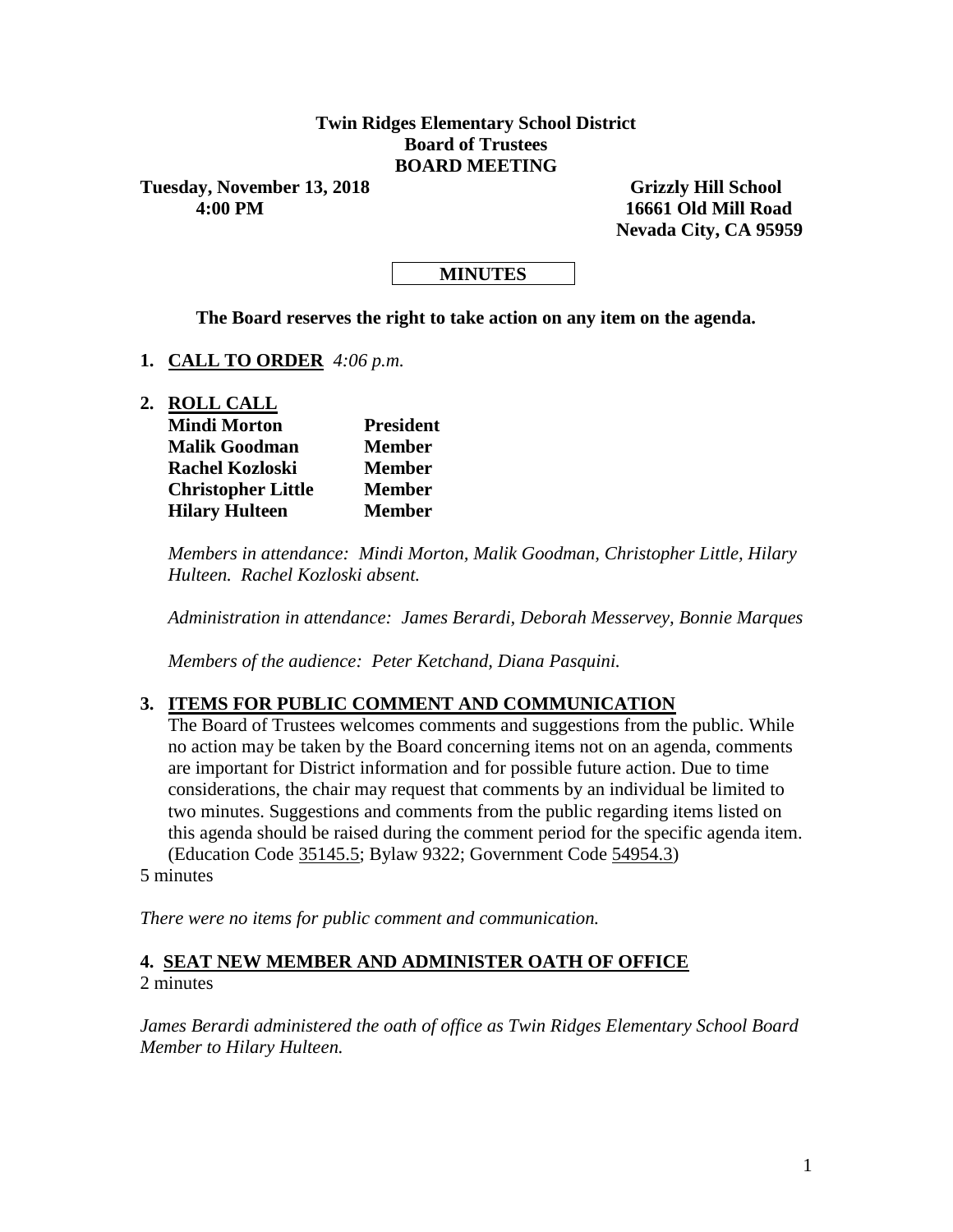## **5. FAMILY RESOURCE CENTER**

3 minutes Information

*Diana Pasquini reported that she is beginning to get families that need shelter from the Camp fire. FRC will have sign up for Toys for Tots. She also reported on the success of the Music and Motion class and the fantastic abilities of the instructor, Jessica Navarette.*

## **6. CONSENT**

Consent items shall be items of a routine nature or items for which no Board discussion is anticipated and for which the Superintendent recommends approval. The public has a right to comment on any consent item. At the request of any member of the Board, any item on the consent agenda shall be removed and given individual consideration for action as a regular agenda item.

*Christopher Little moved and Malik Goodman seconded to approve Consent Items 6.1 – 6.3 as presented. 4-0*

## **6.1 THE BOARD WILL REVIEW AND APPROVE THE NOVEMBER 13, 2018 AGENDA** (goldenrod backup)

#### **6.2 THE BOARD WILL REVIEW AND APPROVE THE MINUTES OF OCTOBER 9, 2018** (grey backup)

# **6.3 APPROVE WARRANTS**

(green backup)

#### **7. INVESTMENT REPORT UPDATE: OWENS ESTATE & STRATEGY GROUP** 10 minutes (white backup)

Information

*Peter Ketchand provided explanations and information.*

## **8. TEACHERS REPORT**

#### a. Washington School Enrollment

| Grade           | $-$<br>T7 |  |  |  |  | <b>Total</b> |
|-----------------|-----------|--|--|--|--|--------------|
| <b>Students</b> |           |  |  |  |  |              |

#### b. Grizzly Hill School Enrollment

| $\sim$<br>Grade          | <b>TK/K/1</b> |     | - |        |  |   | <b>Total</b> |
|--------------------------|---------------|-----|---|--------|--|---|--------------|
| <b>Students</b>          | ັ             | . . |   | ◡<br>- |  | ∸ |              |
| $\overline{\phantom{0}}$ |               |     |   |        |  |   |              |

5 minutes

Information

*There was no teacher present to report.*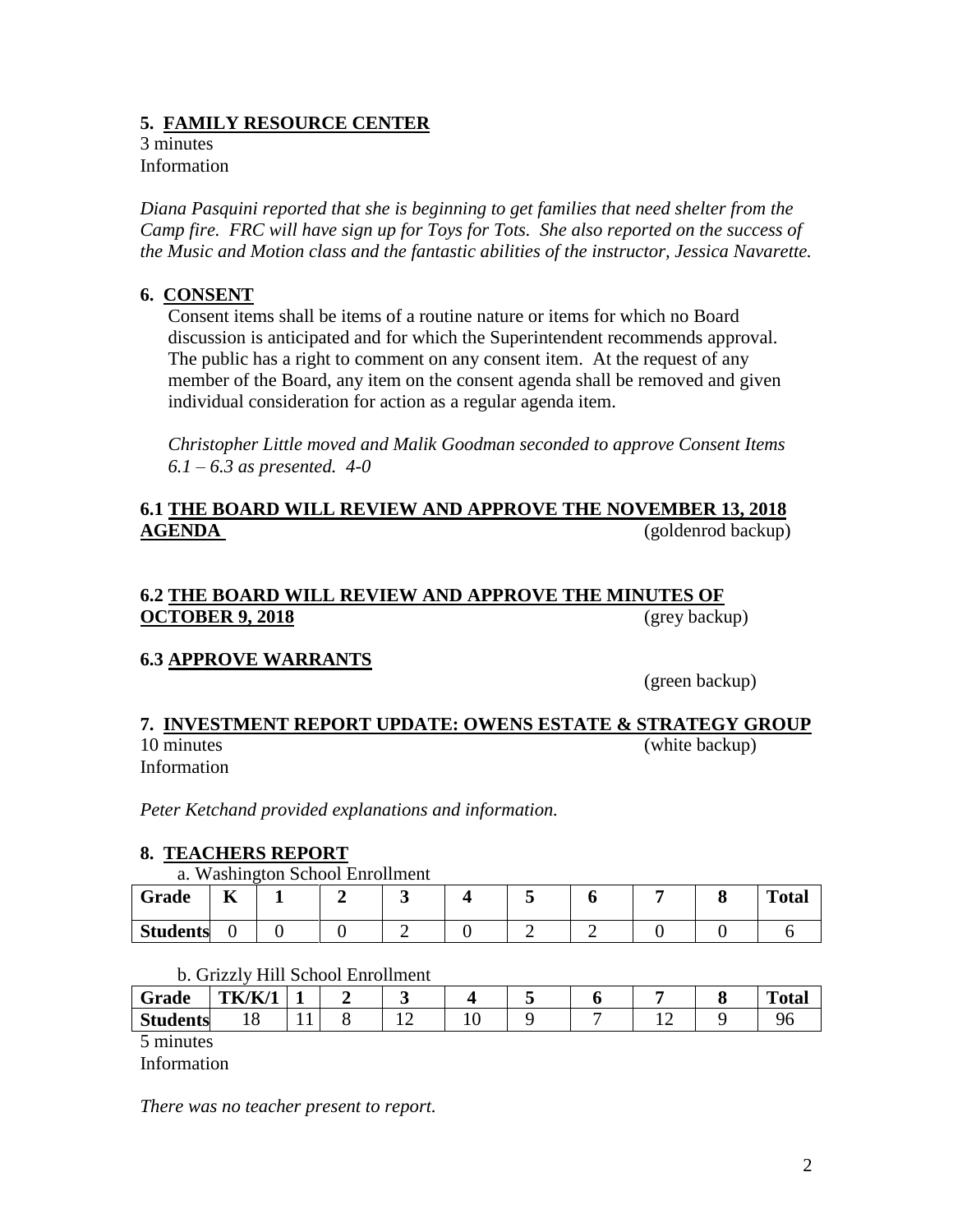#### **9. ANNUAL DEVELOPER FEE REPORT**

5 minutes Discussion/action (white backup)

*Deborah Messervey provided an explanation. No action needed.*

## **10. PUBLIC DISCLOSURE AND APPROVAL OF COLLECTIVE BARGAINING AGREEMENTS FOR CERTIFICATED AND CLASSIFIED**

Action

3 minutes (orchid backup)

*Deborah Messervey provided an explanation. Christopher Little moved and Malik Goodman seconded to approve the Collective Bargaining Agreements for Certified and Classified as presented. 4-0*

## **11. BIIG GRANT UPDATE**

5 minutes Discussion/information

*James Berardi informed the Board that things are coming to an end. He has a meeting scheduled for this Friday. Grizzly Hill's handoff and connection is scheduled for November 27, 2018 and Washington's handoff and connection is scheduled for November 28, 2018.*

## **12. UPDATE ON ASES**

5 minutes Information

*Sunshine Bender provided an update to the Board regarding the after school program (ASES). She stated that the average number of participants on Monday, Tuesday, Thursday, and Friday is 20-30 and the average on Wednesday is 28-35. The Food Bank and Briar Patch have been making weekly donations. She has also applied for a grant to receive two 3D printers and supplies. The funds should be available in December or January. She is looking into robotic STEM kit grants as well. Jenny Travers is volunteering two afternoons a week to help the students with crafts. Deborah Messervey stated that staffing is an issue. She also stated that Kim Lee is providing an after school program at Washington School.*

# **13. LCAP**

3 minutes Information

*James Berardi stated that he is working with staff once a month to look at the whole child. This data is used to input into LCAP. We are continually gathering data.*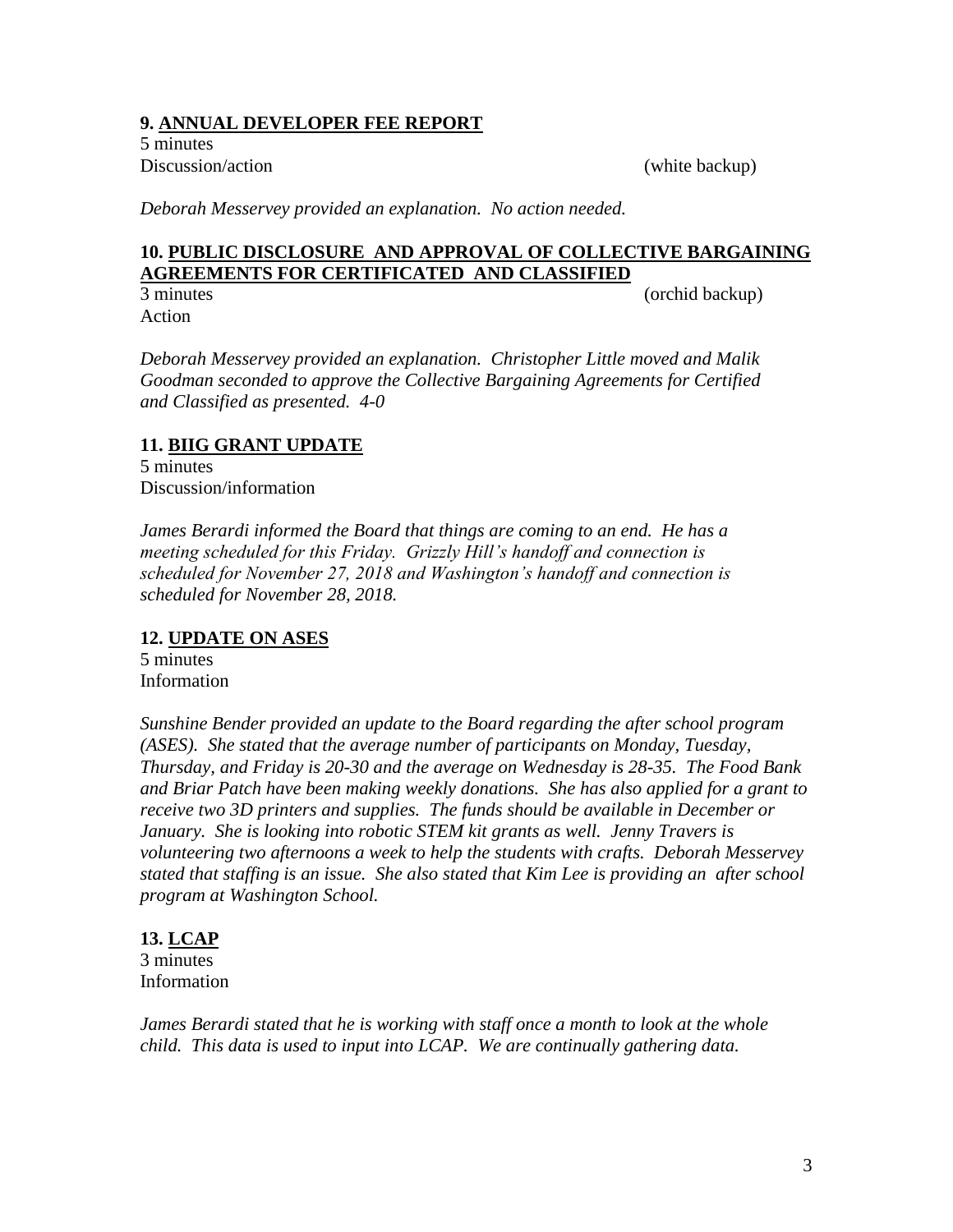## **14. AUTHORIZE A CAL-CARD FOR VAL BEBERG**

2 minutes Action

*Christopher Little moved and Malik Goodman seconded to approve authorization of a CAL-CARD for Val Beberg. 4-0*

#### **15. GARDEN AND GREEN HOUSE**

3 minutes Information

*Much discussion ensued.*

#### **16. PRESCHOOL**

3 minutes Information/discussion

*James Berardi informed the Board that Headstart is looking at starting a program of 3 hours a day/5 days per week.*

## **17. UPDATE ON PORTABLES**

5 minutes Information/discussion

*James Berardi received bids to acquire and set up portables from Penn Valley School District. The portables are free but the setup bid is \$500,000 - \$750,000.*

## **18. FACILITIES REPORT**

10 minutes Information/discussion

*James Berardi reported that the leaks in the Grizzly Hill water pipe in being repaired. He is also investigating grants for hardship and Kindergarten grants as potential sources for a new building.*

## **19. UPDATE ON VAN**

3 minutes Information

*James Berardi reported that the van arrangement fell through. There was a recall on the van that was to be purchased and our insurance company said no to a 15 seat van.*